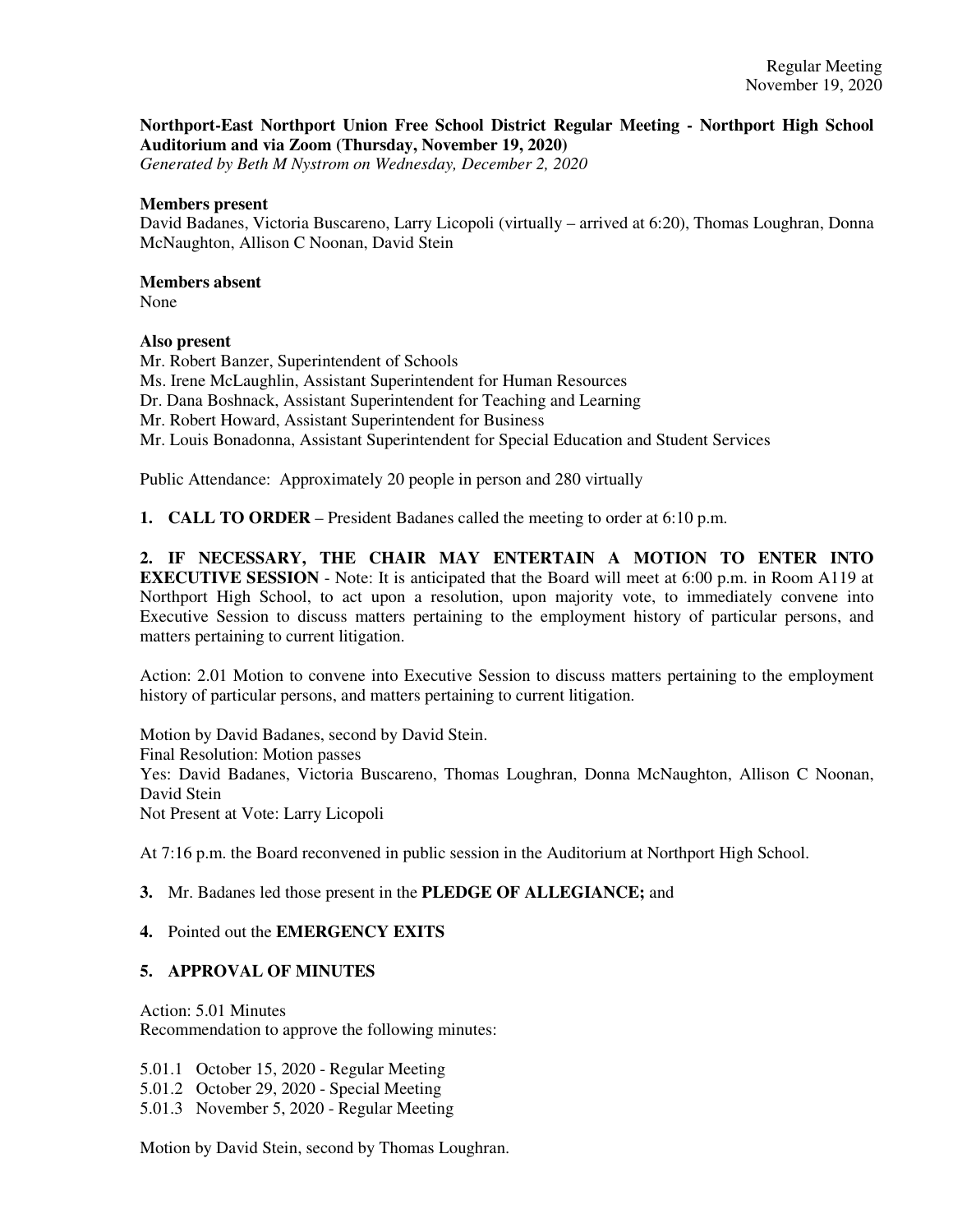Final Resolution: Motion Passes

Yes: David Badanes, Victoria Buscareno, Larry Licopoli, Thomas Loughran, Donna McNaughton, Allison C Noonan, David Stein

# **6. STUDENT AND STAFF RECOGNITION/ANNOUNCEMENTS FROM THE SUPERINTENDENT OF SCHOOLS**

Presentations: 6.01 Recognition of Staff and Students

6.01.1 Ms. Jennifer Nesfield, District Chairperson of World Languages and English as a New Language, introduced Griffin Crafa, World Language Department Student of the Month.

President Badanes and Superintendent Banzer congratulated Griffin on his fine accomplishments.

6.01.2 Ms. Jennifer Nesfield, District Chairperson of World Languages and English as a New Language, introduced Kerlley Sully, English Language Learner Student of the Month.

President Badanes and Superintendent Banzer congratulated Kerlley on her fine accomplishments.

Information: 6.02 Update Related to COVID and School Reopening

Superintendent Banzer stated that since Ms. Dantuono relayed the COVID contact tracing process two weeks ago and since then it has changed. The rates are going up and the number of cases is overwhelming the county. A byproduct from the county's perspective is that in further review of the data the transmission rate is not occurring in the schools, it is a result of what is happening in the community. Many people have raised questions about the students having more time in school. There is a balance between keeping people safe and moving things forward. The teachers and staff are working harder than they ever worked. This situation has made even the most experienced teachers and superintendents feel like they are doing this for the first time. We know this I having an impact on families and students and we want them here all the time but we also want them to be safe. The administration has been planning and talking about different models to bring the kids back. The plan is to bring the sixth graders back on December  $7<sup>th</sup>$  and we are looking at the middle of January, after Martin Luther King, Jr. Day, to bring back the rest of the secondary students to the extent possible. A micro-cluster strategy has been put in place by the New York State Department of Health. If we become a micro-cluster in the yellow zone, we will have to get consent and test 20% of the people that come to school. If we do not get 20% tested then we cannot be in school. There are questions regarding who is going to oversee the testing and the licensing and a call as put into the Suffolk County Department of Health to discuss this and how this can be done on a massive scale. We are hoping we can reverse the trend and then try to open. It is up to everyone in the community.

## **7. SPECIAL REPORTS**

Information: 7.01 Future Study

Mr. Banzer stated that throughout the entire process of the Future Study, the mission, vision and core beliefs of the district have been the principles they have been working from. Mr. Banzer appreciated the level of input he and the Board has received. Since 2014 the district has lost 943 students but has still maintained the same number of buildings, the impact of the LIPA settlement to the individual taxpayer, and the potential reduction in state aid are the reasons why the district is pursuing this. These things are real and considerable, and deserve the attention of the Board of Education in order to maintain the mission, vision and core beliefs. The district offers an extensive academic program for all students K-12 with an emphasis on low class sizes and professional development for teachers to provide an environment for students that is social-emotionally safe. There is a rich middle school program with a number of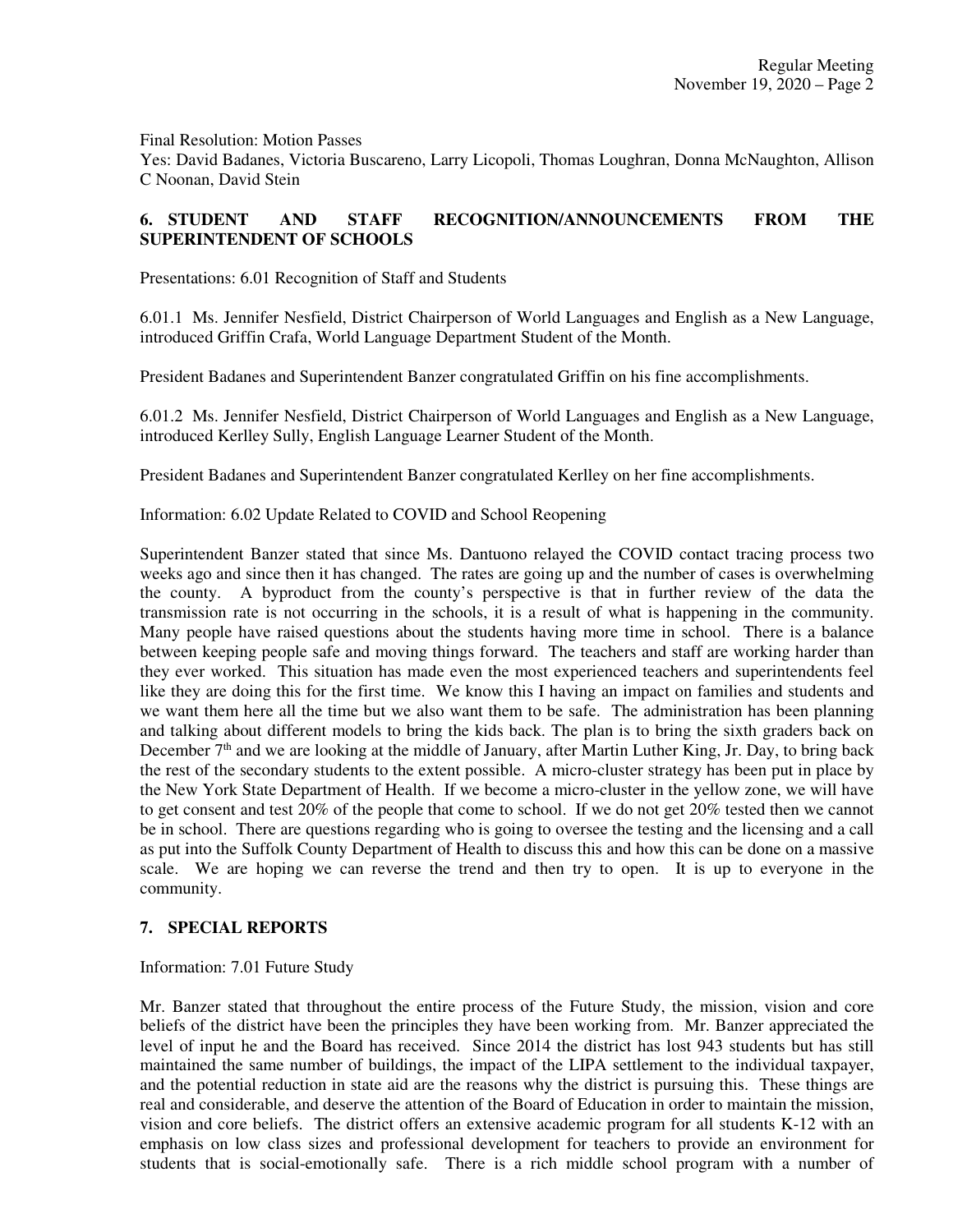opportunities and electives. The high school course offerings include AP, IB, PWLT, two academies, over 50 college level courses, and extensive co-curricular and extracurricular programs for students. We are not looking to change them. We need to take a fundamental look at the direction in which we are going and how we can preserve and possibly enhance the programs. Mr. Banzer stated that declining enrollment is not going away. There was a shift of 200 students from last year to this year. After speaking to several real estate brokers, the data does not back up an increase in enrollment. It is important to the administration and to the Board that we get the community's feedback through PTA meetings, Board workshops, and Thought Exchange. Through the Thought Exchange there were over 1,900 thoughts, over 114,000 ratings, 767 participants shared their thoughts, 904 rated thoughts, and 969 participants explored thoughts. It is important information that will be broken down further. Themes emerged such as concerns about the pandemic, social emotional well-being, class size, transitions, educational program, rezoning, building preferences and the fiscal aspect.

Within the current budget approximately 75% is salaries and benefits, 19% contract services (busing, programs for students), debt service and interfund transfer 4% (funds related to capital projects), and 2% equipment and supplies. The theme of what if we wait, what does that mean emerged from the Thought Exchange. This year's budget did not have a levy increase. Projections for next year would have a levy increase of 1.5%, projecting an increase of about \$3.9 million. Revenue would be about \$172 million and the difference is \$4.3 million. The budget includes about \$2 million in staff savings, reductions due to retirement, and there may be some attrition as well as a result of declining enrollment. We are anticipating an increase of 8% in benefits and approximately 6% each year going out. Showing the numbers does not mean there is any less concern for the students. There is a lot of speculation that there could be a decrease in state aid.

The mission, vision and core beliefs are tied into what we are doing. We realize that we have not seen a time like this since 1919. There are challenges ahead including the ability to continue to provide the programs for the kids. The whole process has been to mitigate that challenge to the extent possible.

The Board discussed having a work session where each Board Trustee could have an opportunity to share their thoughts after receiving more input and analyzing the data from Thought Exchange. The Board is answerable to about 36,000 residents including parents of school age children and residents who do not have kids in school. The Board workshop would enable the Board to talk about the input from the community and information from the Future Study Report and then make a decision. President Badanes stated that no decision has been made by the Board behind closed doors in any fashion. A decision will be made on December 3<sup>rd</sup> after the Board work session.

**8. COMMUNICATIONS** - Please Note: This is the opportunity for persons who had written letters to the Board.

There were no communications to the Board requiring Board action.

**9. PUBLIC COMMENT/PARTICIPATION** - Please Note: Community members are invited to share their questions, comments, or concerns with the School Board. To participate by Zoom please sign up on the link by 4:00 p.m. the day of the meeting. When speaking, citizens should state their name and address for the record and limit their presentation to 5 minutes. Where possible, the Board will answer factual questions immediately. A written response may be provided when information is not available. If a response would involve discussion of Board Policy or decisions which might be of interest to citizens not present at the meeting, the Board may place the item on a future meeting agenda.

**Name**<br> **Ioe Sabia Comment**<br> **Stated that** Stated that we've been talking about the LIPA lawsuit for ten years and it is imperative that we close one or two schools. We can't keep going the way we have been. We have to be proactive and keep the curriculum going. It's time to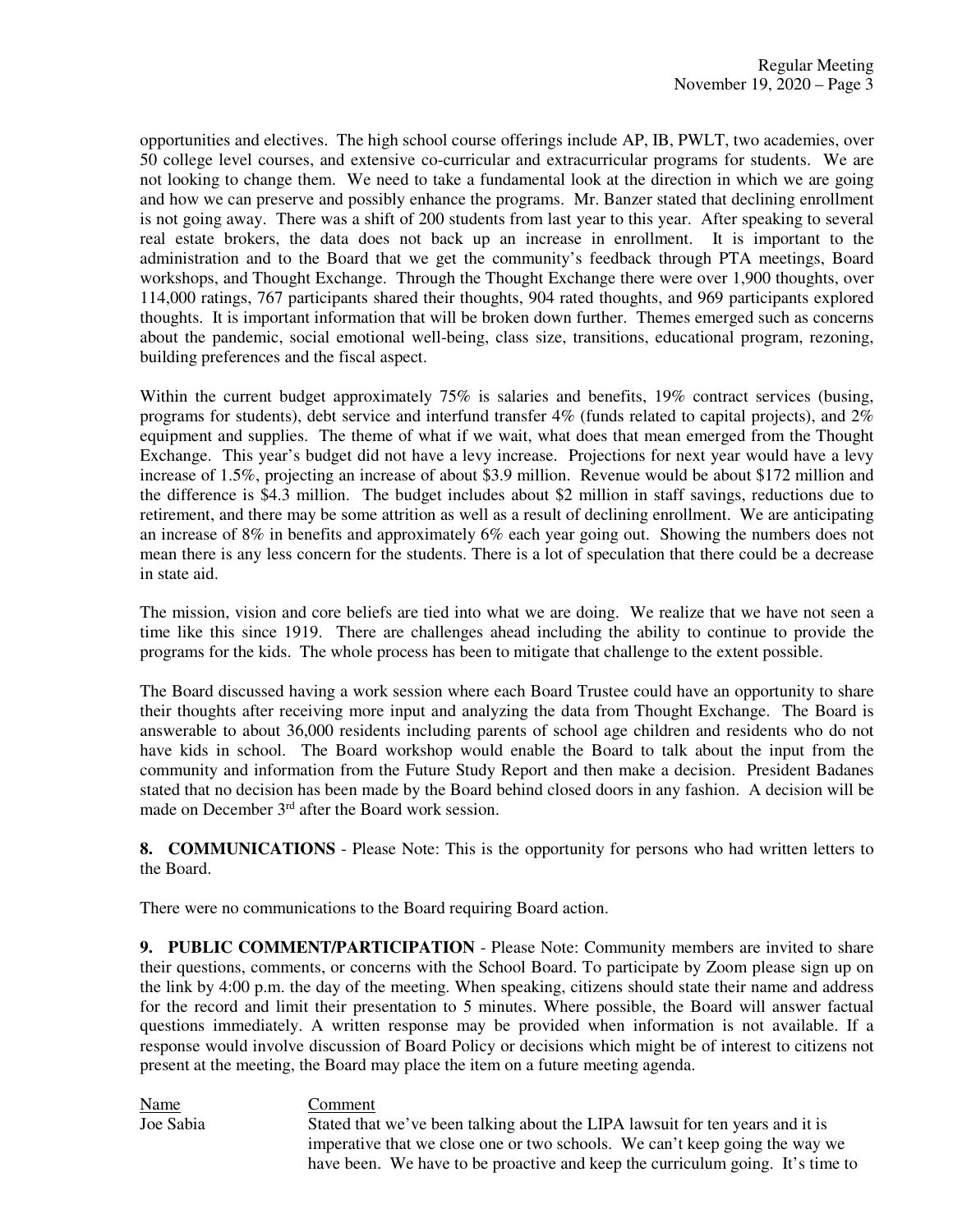tighten the belt buckle.

- Irene Lenna Stated that students need to be in school full time. It is the safest place for the kids. She is happy to hear that the  $6<sup>th</sup>$  graders are returning and is hoping that the seniors would return so they have an opportunity to transition and have their final year in school. Asked to consider bringing back the seniors.
- Julie Henricks-Atkins Stated that she had an opportunity to walk through Northport Middle School yesterday and the spaces are bright and clean with newly renovated instructional spaces. A great deal of care and attention is being made. She thanked the Board and the administration for investing in the substantive improvements at Northport Middle School and stated that the building is clearly a valuable asset to the district.
- Moriah Heuer Stated that the commons bathroom look amazing and thanked the administration for saving money by doing the job in house. Asked the Board to please make a decision on the future study. The community advisory committee did a lot of hard work, meeting together and reviewing a lot of information about the district. Not everyone is going to be happy but a decision needs to be made.
- Dianne Popa Asked what the benefit would be to community members who do not have kids in the district of keeping schools open. The only reason the decision should be postponed is because of COVID. Asked the Board not to delay the decision.
- Jen Herman Sent an email to the Board asking why the district isn't moving forward and having students attend school on Wednesdays in person.
- Jennifer Chambers Sent an email to the Board stating that there is a growing group of concerned families that are demanding that all plans to close any school in the district be put on pause until the 2022-2023 school year.
- Kendra Monahan Stated that the district needs to come up with a better idea and plan for saving money and keeping programs in the schools. We can't accept changes without knowing any details.
- Jen Falasco Stated that she appreciated the Board and administration taking two weeks to look at plans that are out there. The community understands that something is going to happen and that taxes are going to go up but questions need to be answered before we have to tell the children what is happening. There are many questions that are unanswered. Asked the Board to press pause for this year and look at options for implementing a plan the following year.

# **10. SUPERINTENDENT'S REPORT, GENERAL - FOR BOARD ACTION**

Action: 10.01 Personnel Actions Report Recommendation to approve the attached Personnel Actions Report.

President Badanes announced the retirement of Sharon Van Nostrand, Teaching Assistant.

Motion by Donna McNaughton, second by Thomas Loughran. Final Resolution: Motion Passes Yes: David Badanes, Victoria Buscareno, Larry Licopoli, Thomas Loughran, Allison C Noonan, David Stein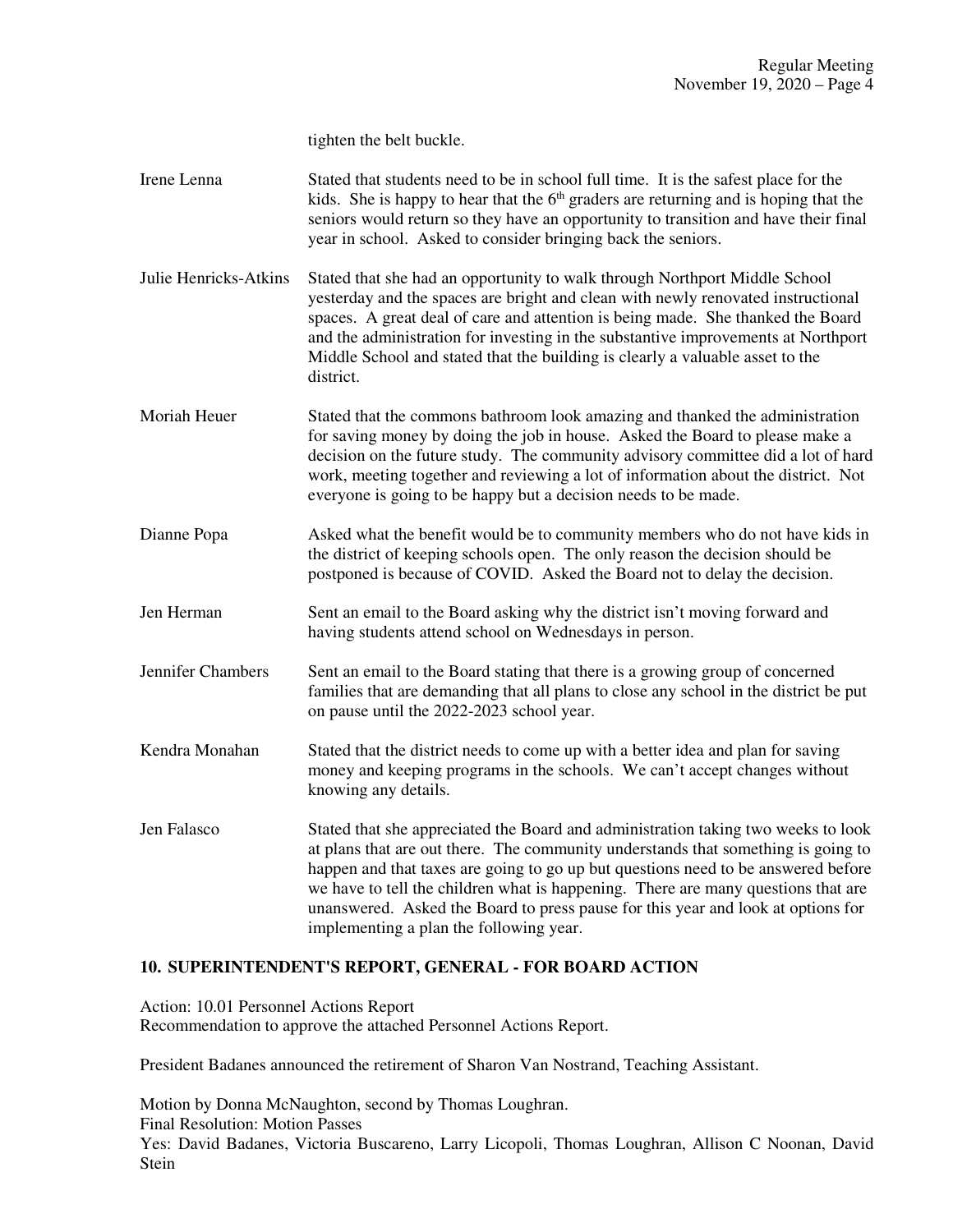Abstain: Donna McNaughton

Action: 10.02 Policies - Second Read and Adopt Recommendation to receive for a second read and adopt revisions to the following policies:

10.02.1 Policy #1120 "School District Records" 10.02.2 Policy #5710 "Violent and Disruptive Reporting" 10.02.3 Policy #5500 "Student Records" 10.02.4 Policy #8625 "Student, Teacher, and Principal Data Security and Privacy"

Motion by Thomas Loughran, second by David Stein. Final Resolution: Motion Passes Yes: David Badanes, Victoria Buscareno, Larry Licopoli, Thomas Loughran, Donna McNaughton, Allison C Noonan, David Stein

# **11. SUPERINTENDENT'S REPORT, FINANCIAL - FOR BOARD ACTION**

Action: 11.01 Change Order Recommendation to approve the following Change Order:

Change Order No. 1, SED #58-04-04-03-0-004-022, Fifth Avenue Elementary School, addition in the amount of \$8,010.00

Motion by Thomas Loughran, second by Victoria Buscareno. Final Resolution: Motion Passes Yes: David Badanes, Victoria Buscareno, Larry Licopoli, Thomas Loughran, Donna McNaughton, Allison C Noonan, David Stein

Action: 11.02 South Huntington Union Free School District

Recommendation to approve an Inter-Municipal Cooperation Agreement between the Northport-East Northport Union Free School District and the South Huntington Union Free School District for maintenance and repair and emergency roadside assistance of school buses and district vehicles.

Motion by Thomas Loughran, second by Victoria Buscareno. Final Resolution: Motion Passes Yes: David Badanes, Victoria Buscareno, Larry Licopoli, Thomas Loughran, Donna McNaughton, Allison C Noonan, David Stein

Action: 11.03 Monthly Revenue and Budget Status Report - Special Aid Fund Recommendation to approve the Monthly Revenue and Budget Status Report - Special Aid Fund for the month ending September 30, 2020

Motion by Thomas Loughran, second by Victoria Buscareno. Final Resolution: Motion Passes Yes: David Badanes, Victoria Buscareno, Larry Licopoli, Thomas Loughran, Donna McNaughton, Allison C Noonan, David Stein

Action: 11.04 Monthly Revenue and Budget Status Report - General Fund Recommendation to approve the following Monthly Revenue and Budget Status Report - General Fund for the month ending September 30, 2020

Motion by Thomas Loughran, second by Victoria Buscareno. Final Resolution: Motion Passes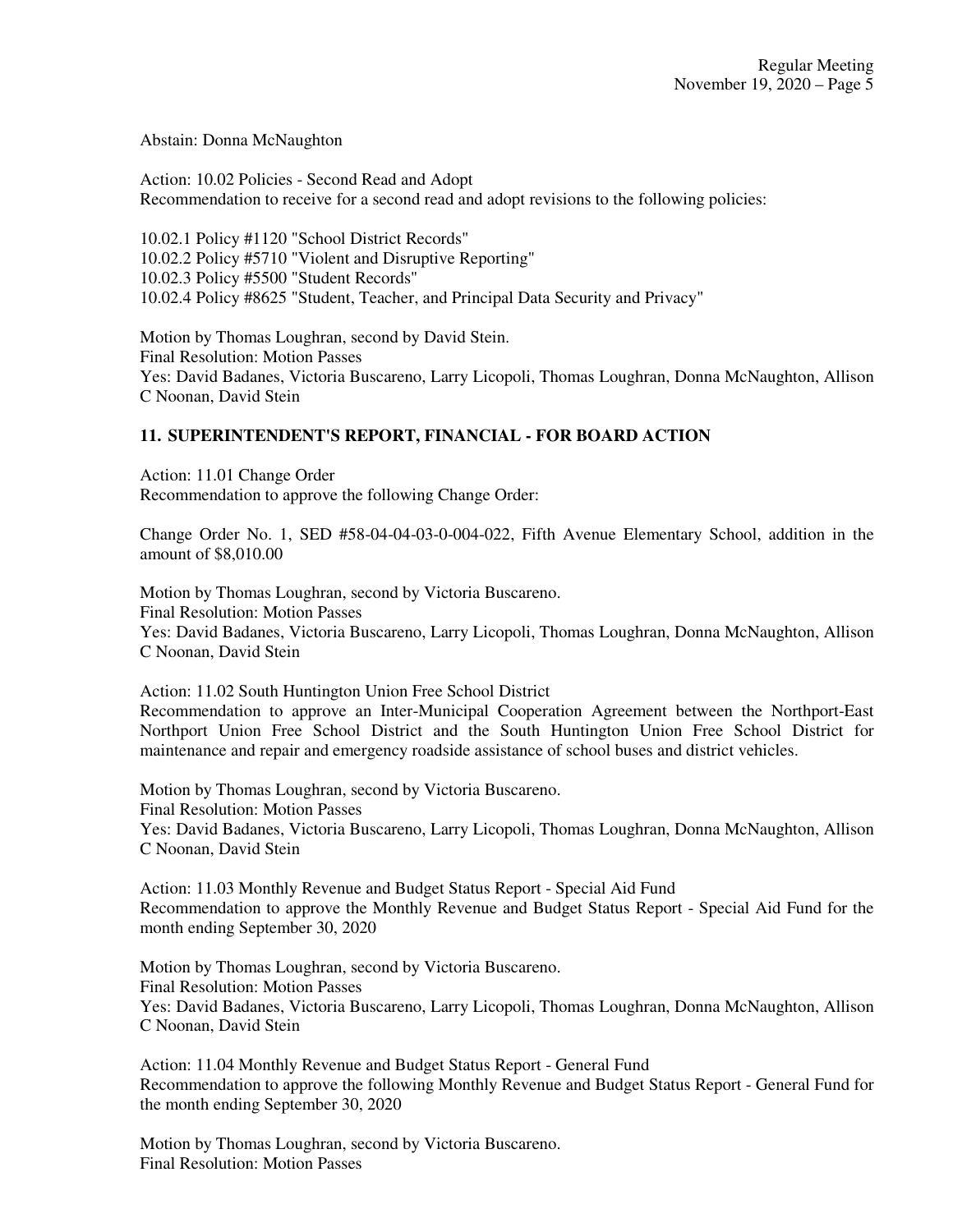Yes: David Badanes, Victoria Buscareno, Larry Licopoli, Thomas Loughran, Donna McNaughton, Allison C Noonan, David Stein

Action: 11.05 Monthly Revenue and Budget Status Report - Capital Fund Recommendation to approve the Monthly Revenue and Budget Status Report - Capital Fund for the month ending September 30, 2020

Motion by Thomas Loughran, second by Victoria Buscareno. Final Resolution: Motion Passes Yes: David Badanes, Victoria Buscareno, Larry Licopoli, Thomas Loughran, Donna McNaughton, Allison C Noonan, David Stein

Action: 11.06 Monthly Revenue and Budget Status Report - School Lunch Fund Recommendation to approve the Monthly Revenue and Budget Status Report - School Lunch Fund for the month ending September 30, 2020

Motion by Thomas Loughran, second by Victoria Buscareno. Final Resolution: Motion Passes Yes: David Badanes, Victoria Buscareno, Larry Licopoli, Thomas Loughran, Donna McNaughton, Allison C Noonan, David Stein

Action: 11.07 School Lunch Profit and Loss Recommendation to approve the School Lunch Profit and Loss Statement for the period July 1, 2020 through September 30, 2020

Motion by Thomas Loughran, second by Victoria Buscareno. Final Resolution: Motion Passes Yes: David Badanes, Victoria Buscareno, Larry Licopoli, Thomas Loughran, Donna McNaughton, Allison C Noonan, David Stein

Action: 11.08 Quarterly Trial Balance Report - All Funds Recommendation to approve the Quarterly Trial Balance Report for All District Funds for the period July 1, 2020 - September 30, 2020

Motion by Thomas Loughran, second by Victoria Buscareno. Final Resolution: Motion Passes Yes: David Badanes, Victoria Buscareno, Larry Licopoli, Thomas Loughran, Donna McNaughton, Allison C Noonan, David Stein

Action: 11.09 Student Activity Account Reports Recommendation to approve the Quarterly Student Activity Account Reports for the period July 1, 2020 - September 30, 2020:

11.09.1 Northport High School 11.09.2 East Northport Middle School 11.09.3 Northport Middle School

Motion by Thomas Loughran, second by Victoria Buscareno. Final Resolution: Motion Passes Yes: David Badanes, Victoria Buscareno, Larry Licopoli, Thomas Loughran, Donna McNaughton, Allison C Noonan, David Stein

Action: 11.10 Transfer of General Fund Appropriations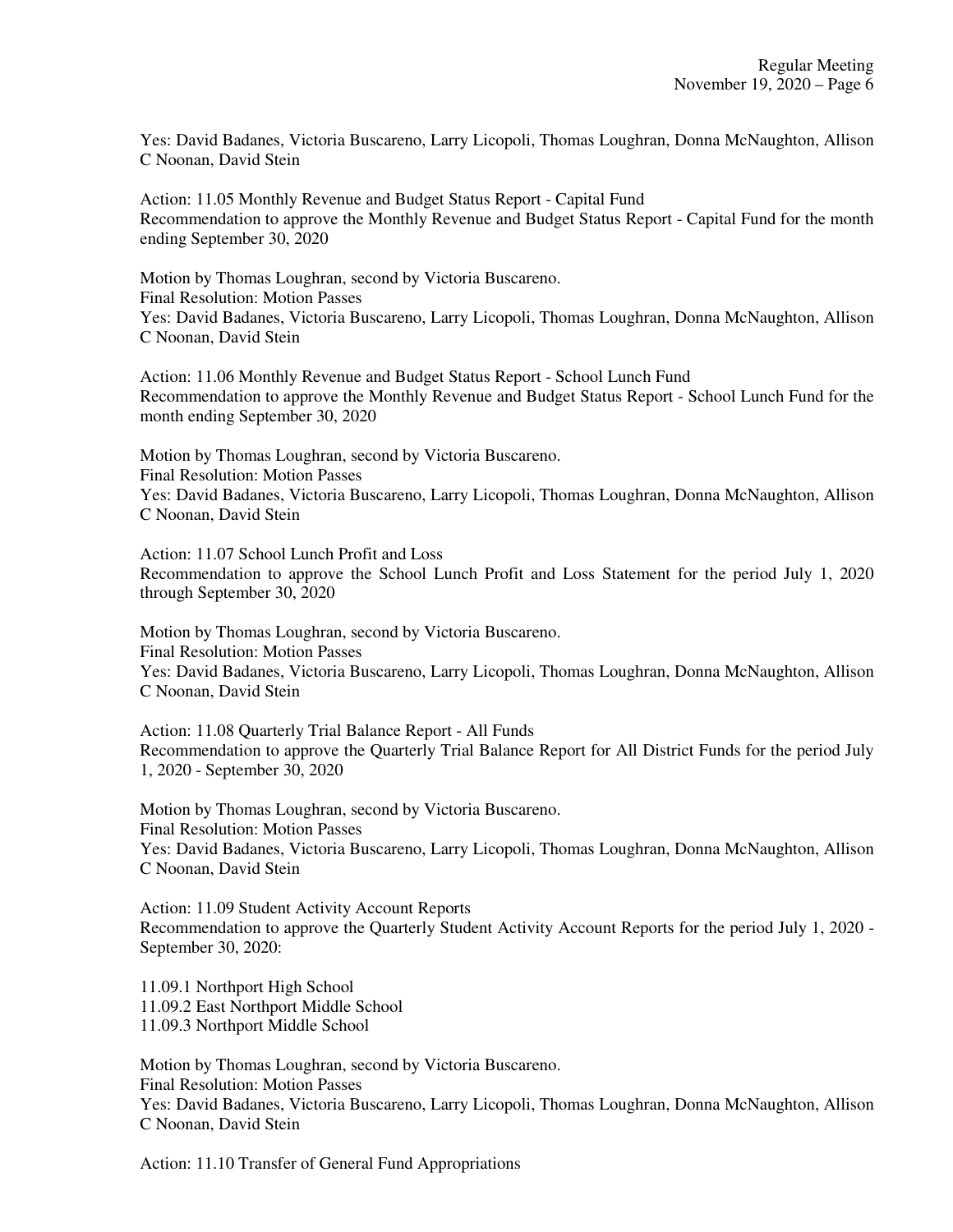Recommendation to approve Transfer of General Fund Appropriations in the 2020-2021 fiscal year (\$116,531.00)

Motion by Thomas Loughran, second by David Stein. Final Resolution: Motion Passes Yes: David Badanes, Victoria Buscareno, Larry Licopoli, Thomas Loughran, Donna McNaughton, Allison C Noonan, David Stein

Action: 11.11 Transfer of Capital Fund Appropriations Recommendation to approve Transfer of Capital Funds in the fiscal year 2020-2021 (\$9,629.00)

Motion by Thomas Loughran, second by David Stein. Final Resolution: Motion Passes Yes: David Badanes, Victoria Buscareno, Larry Licopoli, Thomas Loughran, Donna McNaughton, Allison C Noonan, David Stein

## **12. SUPERINTENDENT'S REPORT - FOR INFORMATION ONLY**

Information: 12.01 Schedule H - Use of Facilities

## **13. UNFINISHED BUSINESS**

### **14. NEW BUSINESS**

**15. ADJOURNMENT** - Board policy requires adjournment by 10:30 pm, unless meeting is extended by vote.

Information: 15.01 Upcoming Meetings

REGULAR MEETING Thursday, December 3, 2020 7:00 p.m. Northport High School

REGULAR MEETING Thursday, January 7, 2021 7:00 p.m. William J. Brosnan School

REGULAR MEETING Thursday, January 21, 2021 7:00 p.m. William J. Brosnan School

Action: 15.02 Adjournment Recommendation to adjourn the meeting

Motion by David Badanes, second by David Stein. Final Resolution: Motion Passes Yes: David Badanes, Victoria Buscareno, Larry Licopoli, Thomas Loughran, Donna McNaughton, Allison C Noonan, David Stein

At 9:49 p.m., the Chair declared the meeting adjourned.